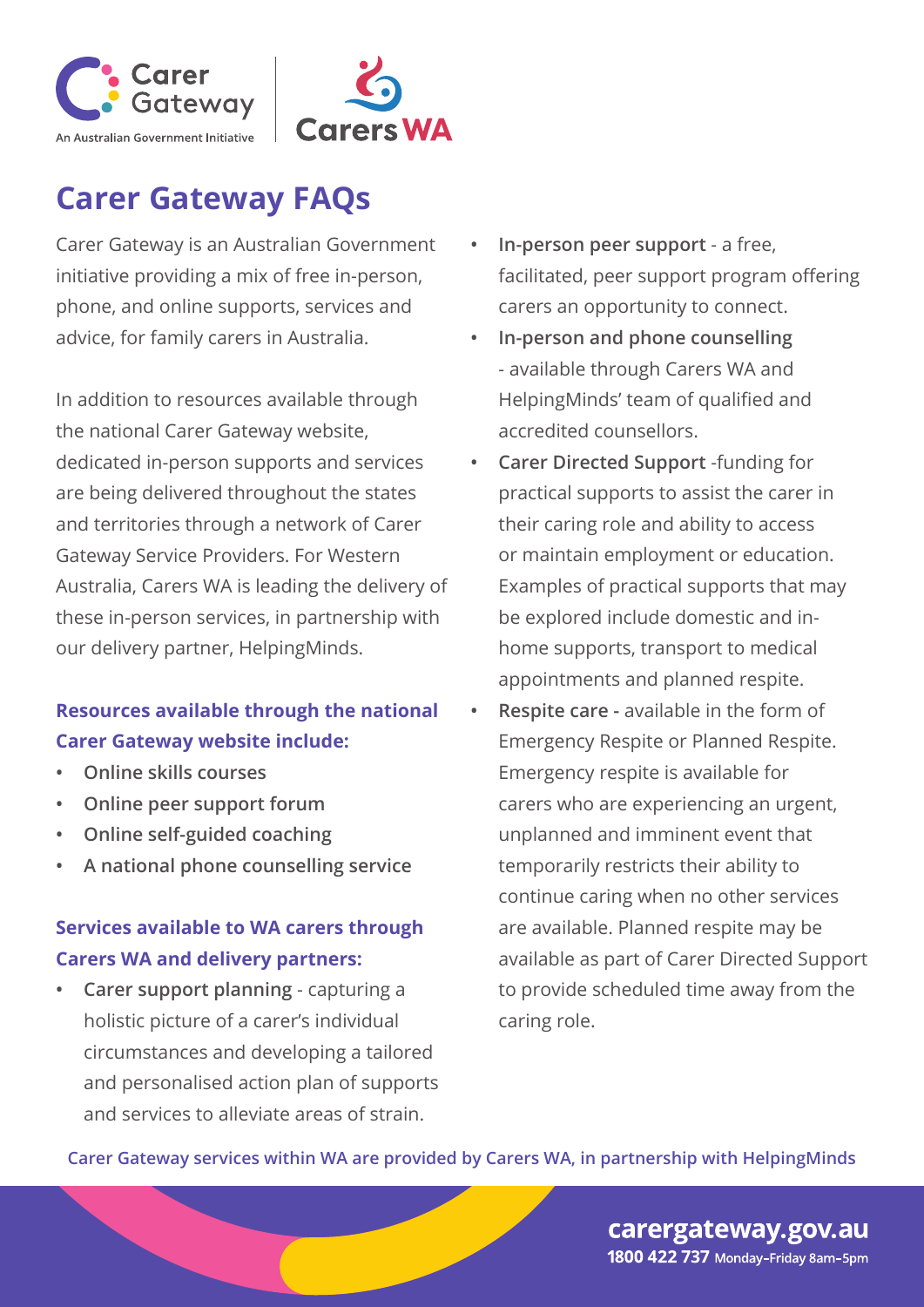



#### **Q: Am I eligible to receive Carer Gateway services?**

A: Carer Gateway services are available to all carers who provide unpaid personal care and support to another individual due to disability, a long-term medical condition (including terminal or chronic illness), mental health challenge, substance dependency or frail age.

**Additionally, eligibility applies to carers who are:**

- Overseas visitors, permanent residents and others who are not Australian citizens – there are no citizenship, residency or specific visa requirements.
- Receiving free board/lodging in return for providing care (but are otherwise not paid or employed to care for a person), providing they meet the other eligibility requirements.
- Recipients of other government supports. (including Centrelink, My Aged Care and NDIS).
- In a situation where their caring role has ended in the last 6 months (this is an approximate timeframe and dependent on the individual circumstances).

#### **Q: I am new to Carer Gateway or have a question regarding the services available, where do I start?**

A: Here are a few simple steps to follow to learn more about Carer Gateway:

- **1. Visit** www.carergateway.gov.au to learn more about the online and in-person services and supports that may be available to you.
- **2. Read** this Frequently Asked Questions (FAQ) document for answers to the most common questions we receive from carers.
- **3. Call** the national Carer Gateway phone line 1800 422 737 and press 1 to speak to your local Carer Gateway Service Provider (which is Carers WA for all Western Australian carers). Your call will be transferred through to Carers WA's Carer Gateway team.
- **4. Speak** with our Carer Gateway team about your requirements - they will provide you information to answer your question or book in a Needs Assessment to explore what supports and services you may be able to access through Carer Gateway.

**Carer Gateway services within WA are provided by Carers WA, in partnership with HelpingMinds**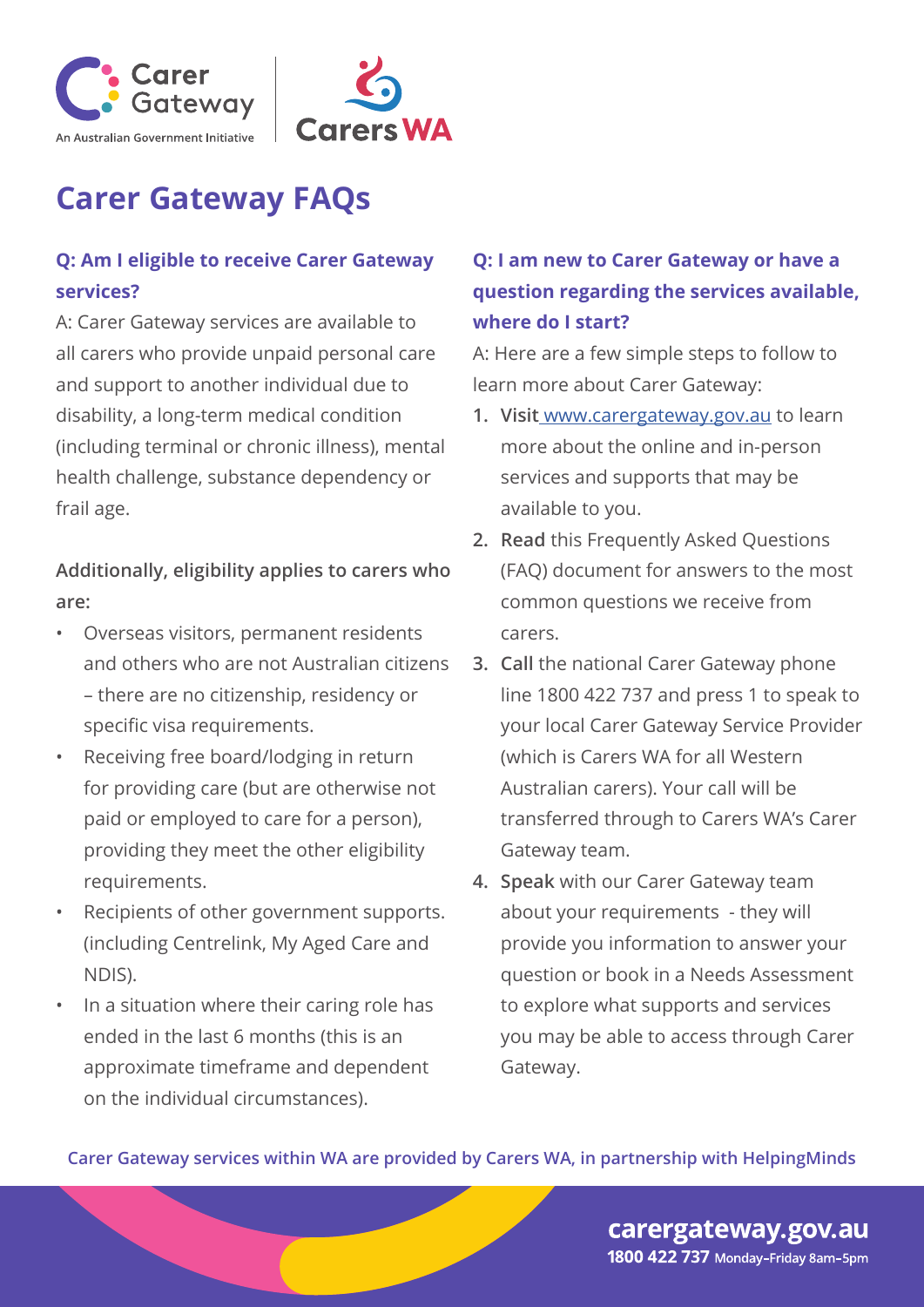



#### **Q: Who answers the Carer Gateway line?**

Carers WA has a dedicated team of Carer Gateway Planners and Services Officers who are available Monday-Friday 8.00am - 5.00pm. When a carer calls Carer Gateway (1800 422 737) during operating hours, the call is diverted to Carers WA's dedicated team in Perth. When a carer calls Carer Gateway outside operating hours, their phone call will be answered by an Australian based call centre. The after-hours service is available to facilitate requests for respite care if required. Callers can also leave their name and details for follow up. Carers WA's Carer Gateway team will then contact the caller on the next business day.

#### **Q: What process will I need to go through to access support through Carer Gateway?**

To determine eligibility and access supports through Carer Gateway, carers must undergo the Carer Support Planning process including:

**1. Registration and Needs Assessment booking** – When a carer calls Carer Gateway, their basic information will be registered on our system and a time will be booked to complete the Carers Star

Needs Assessment over the phone with a Carer Gateway Carer Support Planner.

- **2. Carers Star Assessement**  A Carer Gateway Carer Support Planner will call the carer at the predetermined time to complete the Carers Star Needs Assessment. Typically, the assessment takes between 30-60 minutes to complete. During this phone call, the Planner will ask the carer a series of questions to understand their situation, and develop a targeted action plan of supports and services to assist them in their caring role.
- **3. Action Plan confirmed**  After the Needs Assessment, the action plan the Planner has developed will be sent to the carer for their approval and sign off. No supports or services will be booked until the carer has approved their action plan.
- **4. Action Plan implemented**  Once the action plan is approved, the Carer Gateway team will commence booking and arranging any necessary supports and services.

**Carer Gateway services within WA are provided by Carers WA, in partnership with HelpingMinds**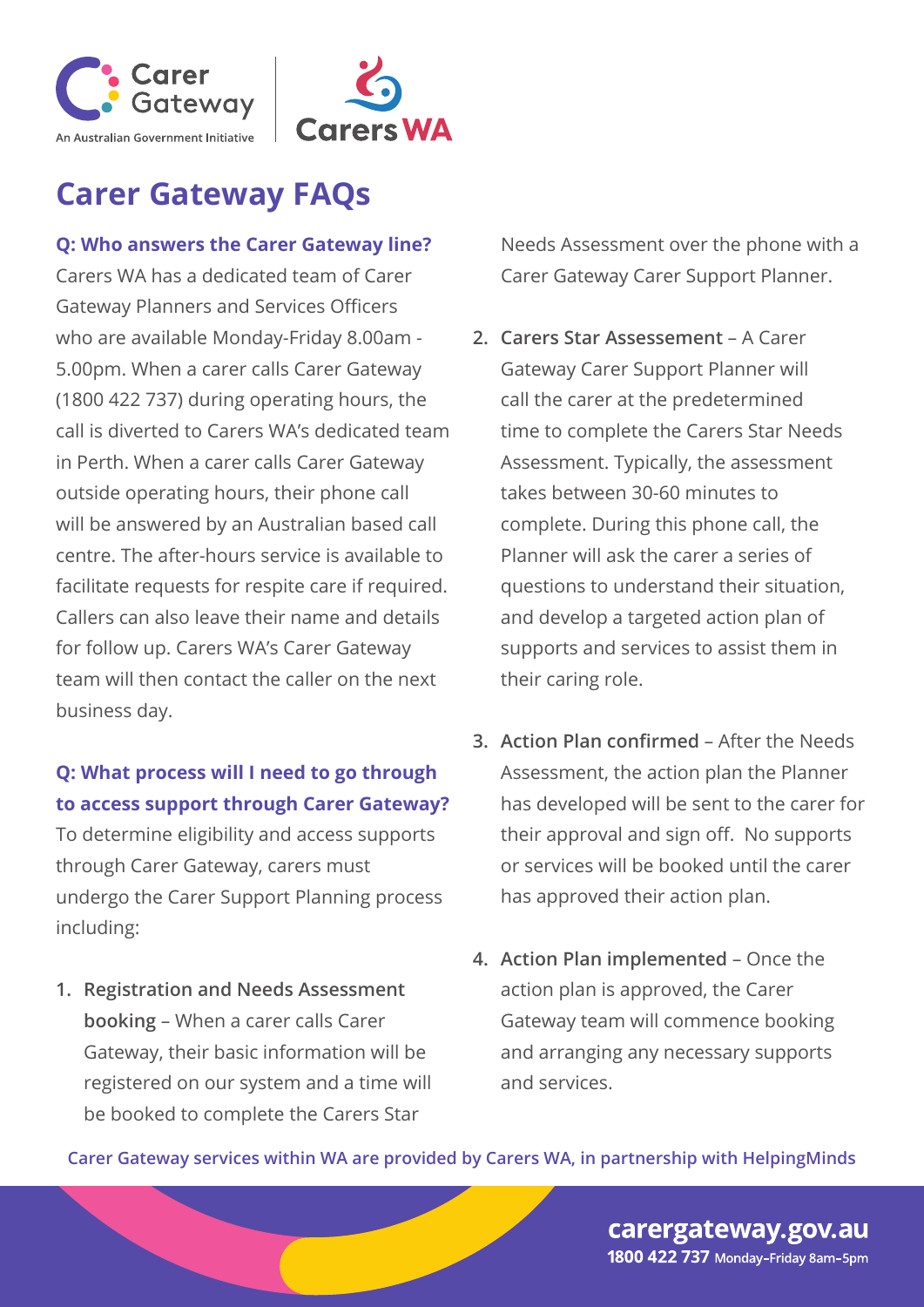



**Note: In situations where a carer requires emergency respite, the Carer Gateway team will assess the need for emergency respite and in eligible situations, work as quickly as possible to arrange the appropriate support. The above Carer Support Planning process will not be undertaken until after the emergency situation has been resolved.** 

#### **Q: Will I have to repeat my details each time I contact the Carer Gateway number?**

A: Once you are registered, (registration will be taken the first time you contact Carer Gateway), your details will be kept on our secure information system that each Carer Support Planner has access to.

### **Q: I do not have time to spend more than thirty minutes on the phone. How will I complete my Needs Assessment without a long conversation?**

A: We will work with what is convenient for the carer and can arrange multiple short conversations when the carer is available. We will collate the details from each call and have it securely stored in our information database so the carer does not need to repeat themself each time.

#### **Q: Do I need to register for Carer Gateway if I am already registered with Carers WA?**

A: Carers who have completed a registration with Carers WA do not need to undergo a new registration with the Carer Support Planning team, however, carers will need to call Carer Gateway to book their Needs Assessment and undergo the Carer Support Planning process to access services. When a carer calls to book their Needs Assessment, the Carer Gateway team may ask for additional information to ensure their profile is up to date.

#### **Q: Does the Carer Gateway fund planned respite?**

A: Yes, planned respite may be available to carers through Carer Gateway, however, eligibility for this support is subject to the Carers Star Needs Assessment. During the Needs Assessment, the Carer Support Planner will assess whether respite care is an appropriate support for the carer's situation and, if it is deemed appropriate, planned respite may be included as part of a Carer Directed Package. It is important to note, respite is not a guaranteed inclusion in every carer's action plan and it cannot be

**Carer Gateway services within WA are provided by Carers WA, in partnership with HelpingMinds**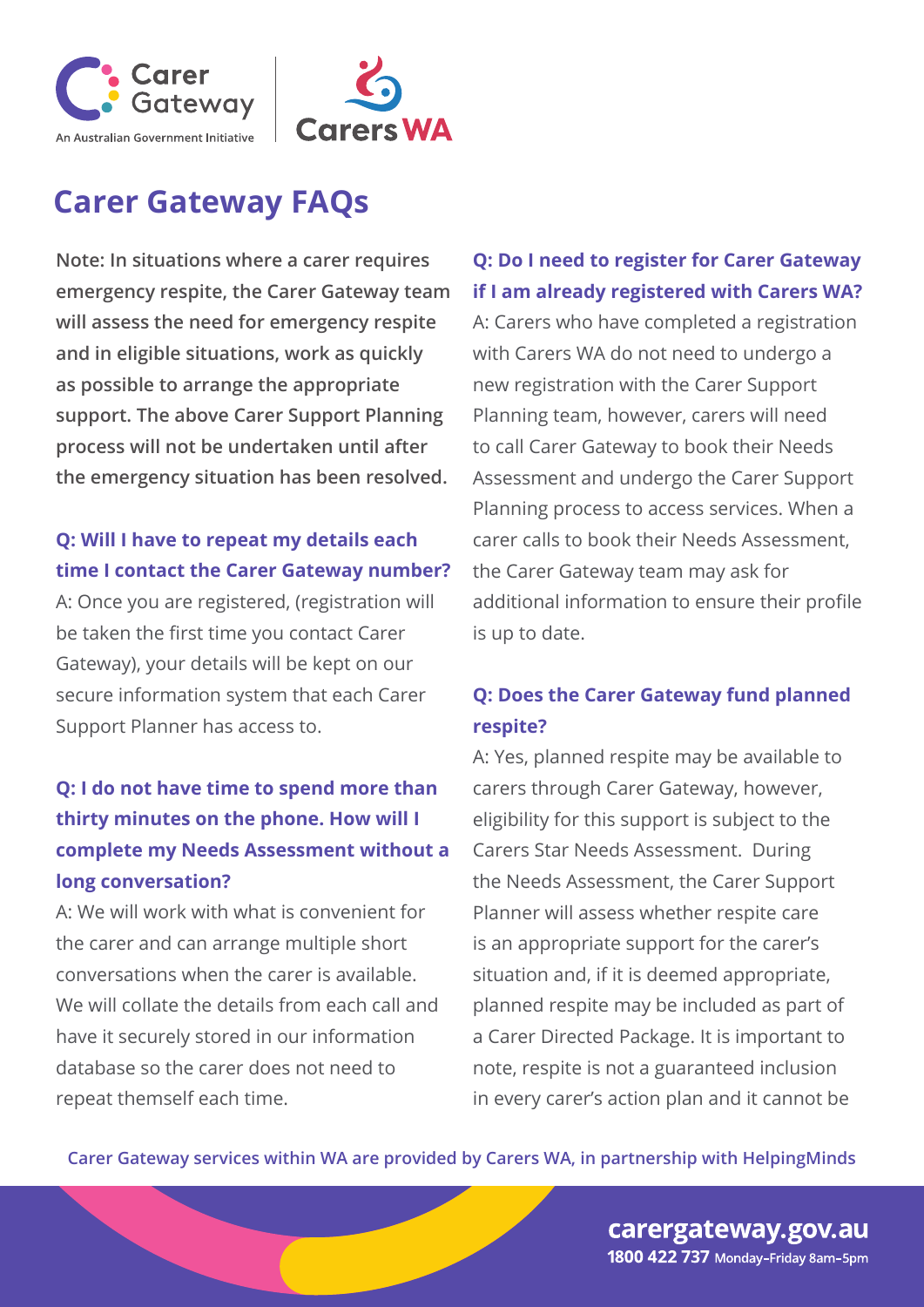



funded retrospectively. Alternatively, respite for people with care needs can be organised through My Aged Care if the person is aged 65 or over (or aged 50 or over for Aboriginal people) or through NDIS if the person is eligible for an NDIS plan.

#### **Q: Are there specific companies used by Carer Gateway for respite?**

A: Carer Gateway does not have a list of 'preferred' respite providers, however, when respite is included in a carer's action plan, respite will only be booked through well-established and local care providers, depending on the circumstances.

#### **Q: Will you be finding the respite provider for carers and providing the details?**

A: Carer Support Planners will work with carers to find and book suitable respite services, only in instances where we have agreed to fund emergency respite, or have included planned respite in a carer's action plan.

#### **Q: When are carers able to receive a Carer Directed Package?**

A: Carer Directed Support (financial payment or package) is just one of many supports Carer Support Planners will explore during the Carer Support Planning process and Needs Assessment. Financial support is not a guaranteed inclusion in every carer's action plan, and a Carer Directed Package may only be allocated if it is identified as a necessary support. Carers must undergo the Carers Star Needs Assessment to determine their eligibility for this support.

#### **Q: What if you are receiving a package from another program or service?**

A: Eligible carers have access to Carer Gateway services regardless of other available funding and supports. Our team of Carer Support Planners will work with the carer to understand their circumstances and situation, taking into account the supports and services they currently have in place and develop an individualised plan from there.

**Carer Gateway services within WA are provided by Carers WA, in partnership with HelpingMinds**